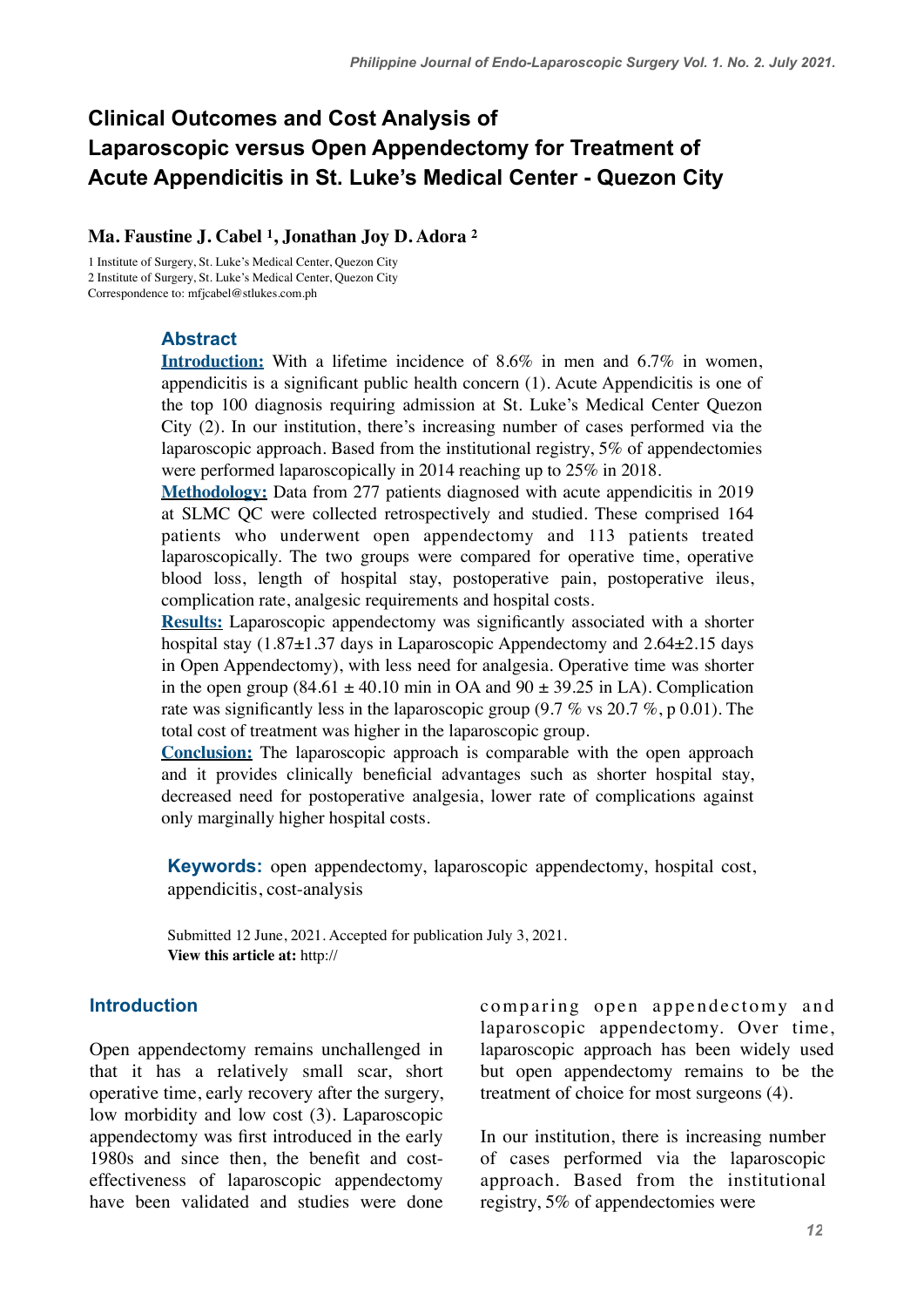up to 25% in 2018. However, this is not a reflection of the country because the open technique is known to be the preferred approach in the rural and urban areas, given the limited resources and training of surgeons.

Several studies, trials and meta-analyses comparing laparoscopic and open appendectomy have provided inconsistent results showing better clinical outcomes with the laparoscopic approach (5-8) while others show marginal or no clinical benefits (9,13) and higher surgical costs (10-12,14).

The trend towards minimally invasive surgery has incited general surgeons to scrutinize nearly all operations for possible conversion to laparoscopic techniques. Considering that laparoscopic appendectomy has not been established to be superior to open appendectomy for acute appendicitis, this study has been designed.

## **Methodology**

This study received approval by the SLMC Institutional Ethics Review Committee for the collection of information from the medical records and statement of accounts. Confidentiality of personal information was kept by the investigators.

## PATIENTS

A retrospective observational study of patients admitted to a single institution, St. Luke's Medical Center Quezon City between January to December 2019 with the diagnosis of appendicitis was conducted. Pregnant women and patients with severe medical condition such as hemodynamic instability, chronic medical or psychiatric illness, cirrhosis and coagulation disorders were excluded. Analysis of the clinical data and hospital costs of 277 patients that met the inclusion criteria was done. The patients were divided into two groups: open appendectomy group and laparoscopic appendectomy group. The collected clinical data included demographic data, comorbidities, preoperative white blood cell counts, operative time, operative blood loss, intraoperative findings (congestive, suppurative, gangrenous or ruptured appendix), time to flatus, postoperative length of hospital stay, analgesics requirements and postoperative complications. Analysis on costs was done separately using the statements of accounts. The diagnosis was made clinically with history and physical examination. Additional imaging studies were requested for patients with inconclusive findings. All patients were given prophylactic dose of antibiotics at least an hour prior to the surgery. Open appendectomy was performed through standard Rockey Davis incision while a standard 3-port technique was used for laparoscopic group. Pneumoperitoneum was produced by insufflation of carbon dioxide via the open Hasson approach. All specimens were sent for histopathology.

The operative time (minutes) was initiated from the skin incision to the last skin stitch done. The length of hospital stay (days) included only the number of days spent at the hospital after the surgery. Surgical site infection was defined as presence of purulent or seropurulent discharge from the incision site. Seroma was defined as presence of clear fluid discharge. Postoperative paralytic ileus was defined as delay of bowel motility within three days of the surgery.

## STATISTICAL ANALYSIS

Qualitative data were represented as percentages and frequencies and compared by the Chi- square test. Continuous variables in the form of standard deviation and means was represented by the Mann–Whitney U test and Student's T-test respectively. Comparisons were designated as intention-to-treat basis. Thus, those who underwent laparoscopic appendectomy, then converted to open, was not excluded from the analysis. Sample size was calculated based on an analysis of sample sizes required for each of the parameters (operative time, length of hospital stay, postoperative pain, complication rate, return to normal activity and cost) for an  $\alpha = 0.05$ and a power of 90 %. A P- value of 0.05 was considered as significant. Calculations were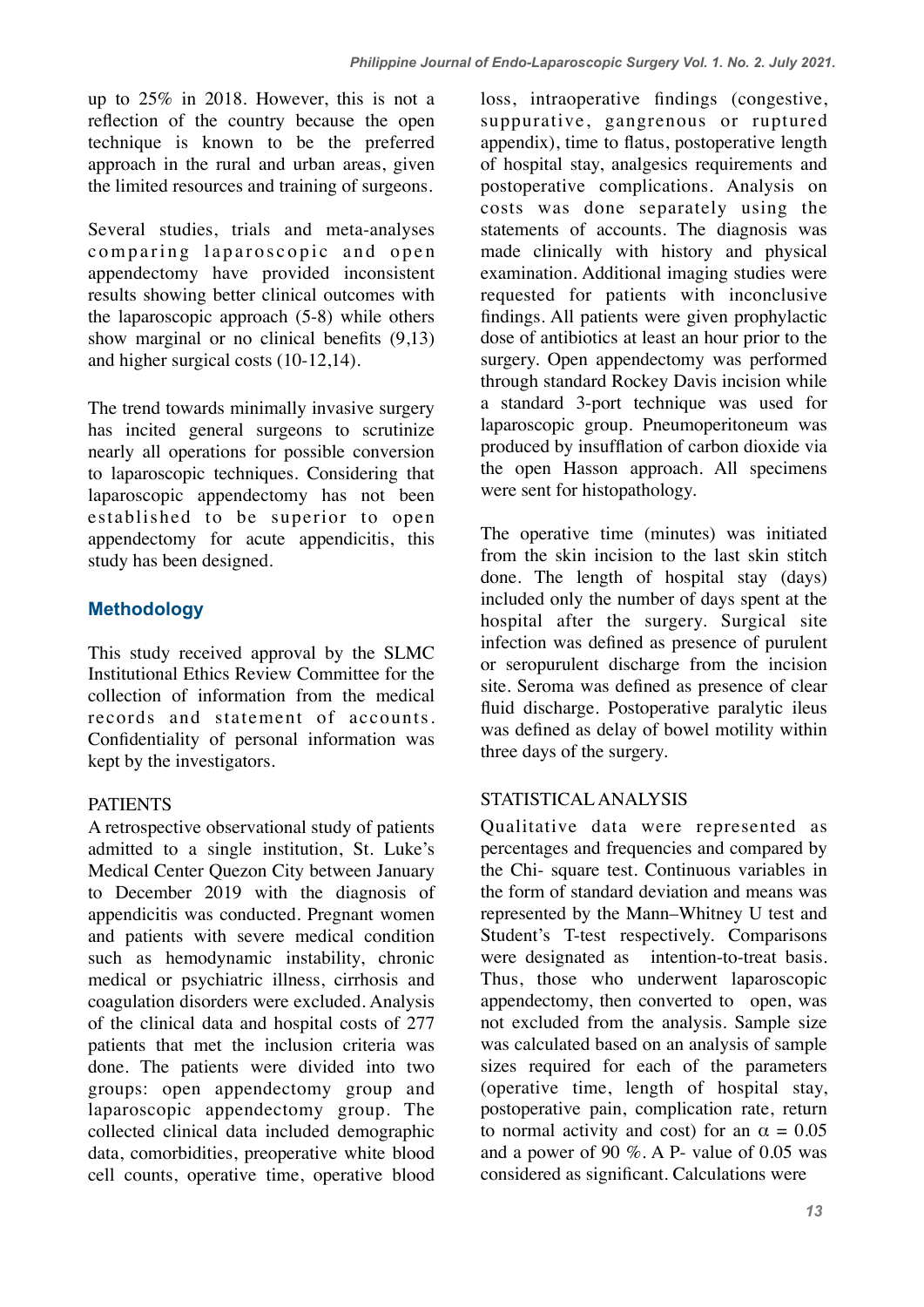done with the SPSS software package version 22.0 (SPSS Inc., Chicago, IL).

## **Results**

Out of 277 patients with acute appendicitis, 164 patients underwent open appendectomy and 113 patients underwent laparoscopic appendectomy. One case in the laparoscopic appendectomy group was converted to open surgery. Demographic data and preoperative clinical feature between Open Appendectomy group and Laparoscopic Appendectomy group are shown in Table 1.

There were no significant differences with respect to age, gender and associated comorbidities. The age ranged between 19 and 85 years in the open appendectomy group (mean of 38.59 years) while similarly the laparoscopic patients were between 19 and 77 years (mean of 38.36 years). Of the total operated patients for open appendectomy, 86 were males (52%) and 78 were females (48%), while for laparoscopic appendectomy, 52 were males (46%) and 61 were females (54%). Also, the difference in the white blood cell count at presentation was not statistically significant. Both groups showed elevated white blood cell counts.

|                                                                                                              | <b>Open Appendectomy</b><br>$(n = 164)$     | <b>Laparoscopic Appendectomy</b><br>$(n = 113)$ | Р.<br>value |
|--------------------------------------------------------------------------------------------------------------|---------------------------------------------|-------------------------------------------------|-------------|
| Mean Age                                                                                                     | $38.59 \pm 1.33$                            | $38.36 \pm 1.93$                                | .45100      |
| Gender<br>Male Female                                                                                        | 86 (52.4)<br>78 (47.6)                      | 52 (46.02)<br>61 (53.98)                        | .298        |
| WBC count (mm <sup>3</sup> )                                                                                 | $14700.06 \pm 2.84$                         | $13728.66 \pm 4.6$                              | .246        |
| Comorbidities<br>Yes<br>No.<br>Hypertension<br>Diabetes Mellitus<br><b>Bronchial Asthma</b><br><b>Others</b> | 49 (29.9)<br>11570.1<br>26<br>14<br>4<br>21 | 26(23.0)<br>87 (77.0)<br>16<br>4                | .206        |

**Table 1.** Demographic and clinical profile of patients

|                   | <b>Open Appendectomy</b><br>$(n = 164)$ | <b>Laparoscopic Appendectomy</b><br>$(n = 113)$ | P-value |
|-------------------|-----------------------------------------|-------------------------------------------------|---------|
| Surgical findings |                                         |                                                 | .07299  |
| Congestive        | 54 (33)                                 | 55 (49)                                         |         |
| Suppurative       | 58 (35)                                 | 31(27)                                          |         |
| Gangrenous        | 14(9)                                   | 7(6)                                            |         |
| Ruptured          | 38(23)                                  | 20 (18)                                         |         |

**Table 2.** Surgical findings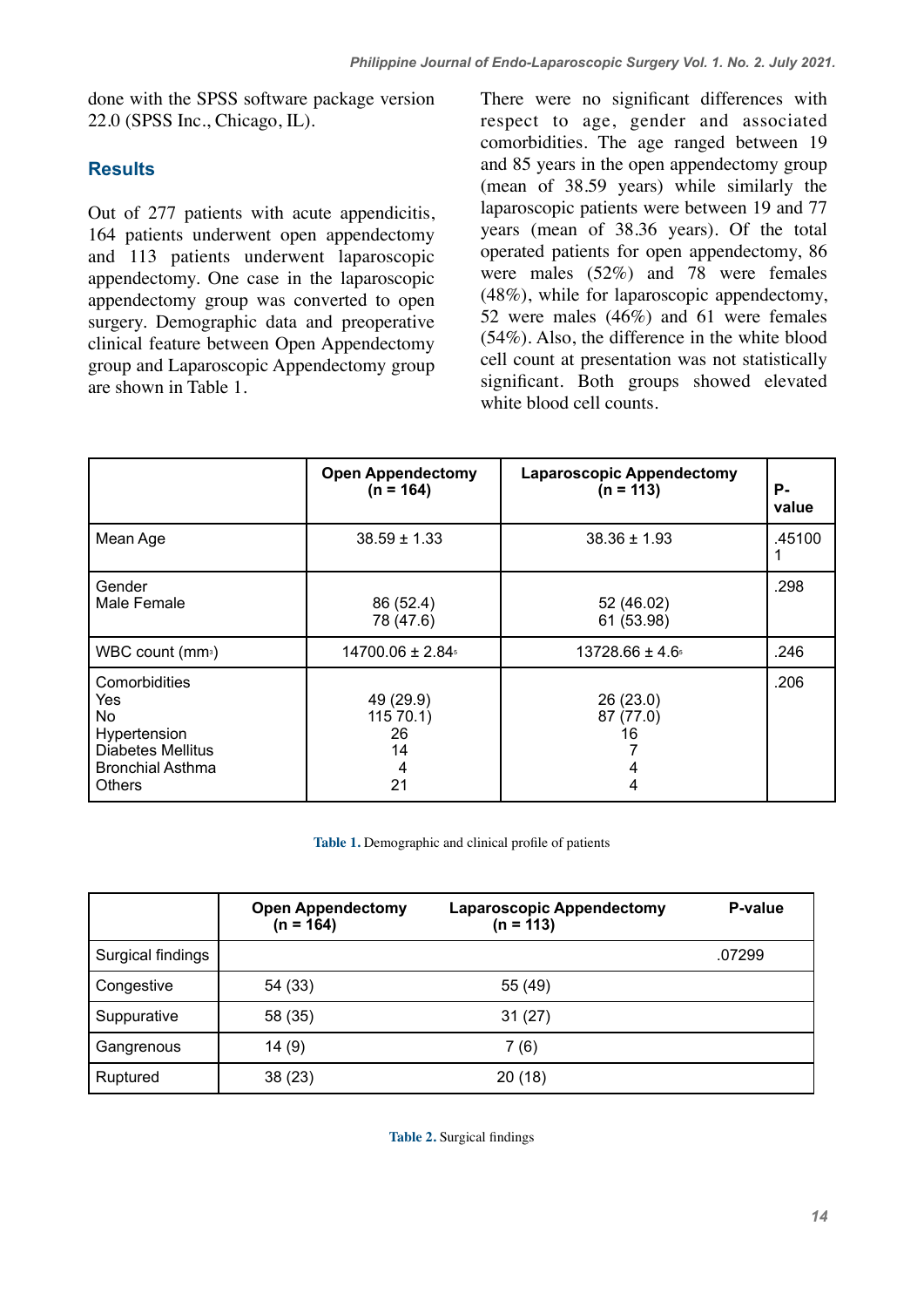Out of the total 164 open procedures, 112 (68 %) were performed for uncomplicated appendicitis and 52 (32 %) for complicated disease. In the laparoscopic group, 86 (76 %) procedures involved uncomplicated disease

and 27 (14 %) complicated appendicitis. Noteworthy, we did not observe differences between groups for all the grades of appendicitis as shown in Table 2.

|                                | <b>Open</b><br>Appendectomy<br>$(n = 164)$ |                   | Laparoscopic<br>Appendectomy<br>(n = 113) |                   | P-value |
|--------------------------------|--------------------------------------------|-------------------|-------------------------------------------|-------------------|---------|
|                                | Mean                                       | <b>Std Dev</b>    | Mean                                      | <b>Std Dev</b>    |         |
| Operative time (minutes)       | 84.61                                      | 40.10             | 90                                        | 39.25             | .268    |
| Operative blood loss (cc)      | 15.76                                      | 21.9              | 9                                         | 12.31             | .001    |
| Length of hospital stay (days) | 2.64                                       | 2.15              | 1.87                                      | 1.37              | < 0.01  |
| Time before flatus (days)      | 0.71                                       | .95               | 0.345                                     | .68               | < 0.01  |
| Pain Score                     | 1                                          | 1.48              | 0.38                                      | .93               | < 0.001 |
| Parenteral Analgesics (doses)  | 151 (92)                                   |                   | 94 (83)                                   |                   | 0.0341  |
| Oral analgesics (doses)        | 136 (82.9)                                 |                   | 80 (70)                                   |                   | 0.0187  |
| Hospital Costs (Php)           | 109191.8                                   | 2.11 <sub>6</sub> | 151664.1<br>9                             | 3.07 <sub>6</sub> | < 0.001 |

**Table 3.** Operative and post-operative clinical data

In our study, the mean operative time of 90  $\pm$ 39.25 min for the Laparoscopic Appendectomy group was longer than the mean operative time of  $84.61 \pm 40.10$  min for open appendectomy (P value .268) but is statistically not significant. Difference in operative blood loss, however, is significant with mean value of 15.76 cc for open appendectomy and 9 cc for laparoscopic appendectomy.

The mean duration of postoperative hospital stay was 2.64 days in open appendectomy group as compared to 1.87 days for laparoscopic appendectomy group which is significant (p value  $\langle 0.001 \rangle$  as shown in Table 3. Presence of flatus was observed with mean duration of 17 hours in the OA group as compared to 8 hours in LA group with P value <.001. In the study, average pain score was 1 ± 1.48 in OA group as compared to 0.38  $\pm 0.93$  in LA group with P value <.001 which was highly significant. The LA group required fewer doses of parenteral and oral analgesics in the postoperative periods compared with the OA group (P 0.0341 and P 0.0187, respectively). In the OA group, 13 (8%) patients did not need IV analgesics postoperatively while 19 (17%) patients for the LA group. Also, in the OA group, 28 (17.1%) patients did not need oral analgesics postoperatively while 33 (30%) patients for the LA group.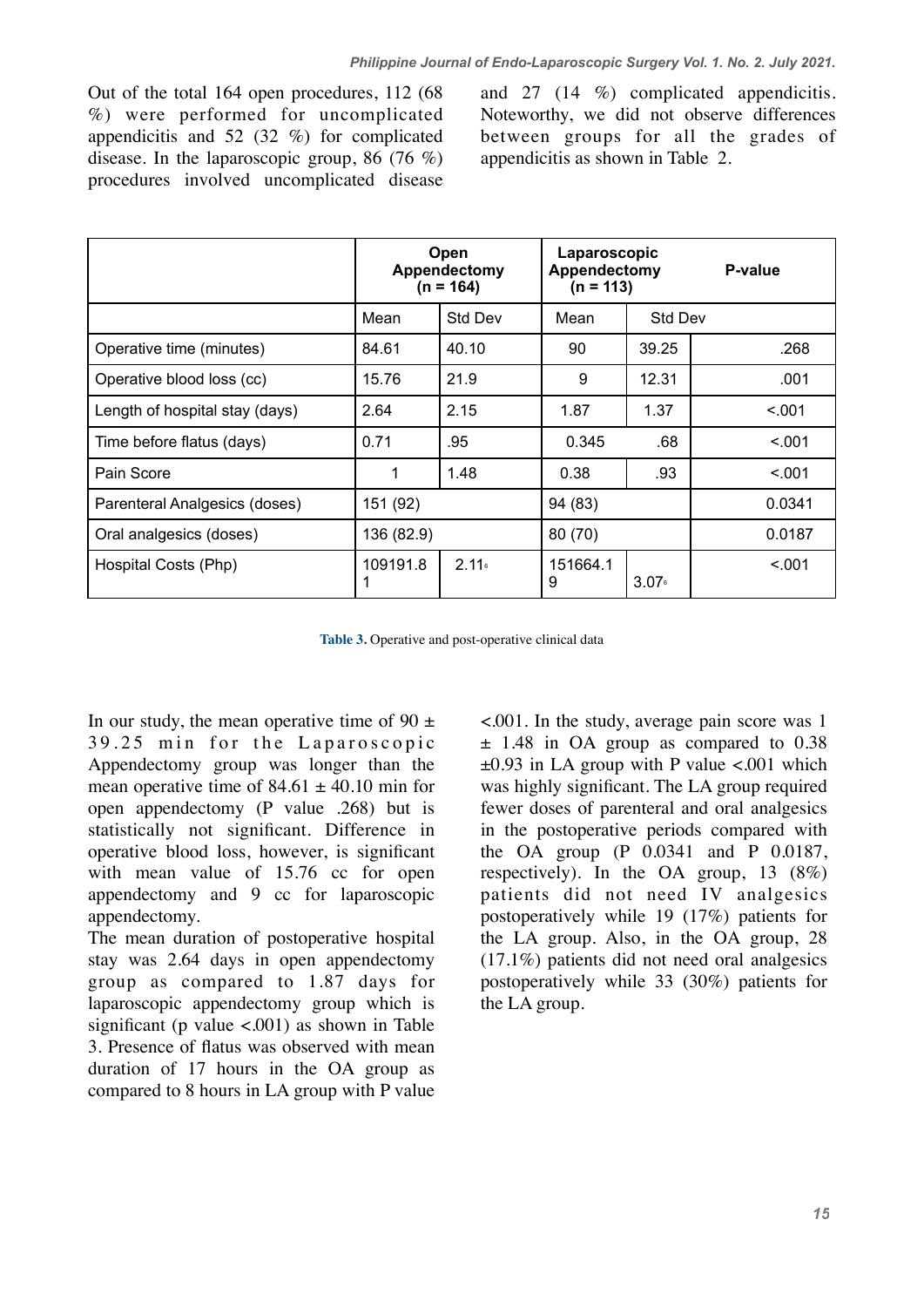|              | Open<br>Appendectomy<br>$(n = 164)$ | Laparoscopic<br>Appendectomy<br>$(n = 113)$ | P-value |
|--------------|-------------------------------------|---------------------------------------------|---------|
| Mean         | $15.76 \pm 21.9$                    | $9 \pm 12.3$                                | .001    |
| $\leq$ 5cc   | 70 (42.7)                           | 74 (65.5)                                   |         |
| $6 - 10cc$   | 49 (29.9)                           | 26(23)                                      |         |
| $11 - 20$ cc | 20(12.2)                            | 7(6)                                        |         |
| 21-50cc      | 15(9)                               | 5(4)                                        |         |
| $\geq 51$ cc | 10(6)                               | 1(1)                                        |         |

**Table 4.** Post-operative blood loss

In OA group, 70 cases had operative blood loss of approximately 5cc or less, 49 cases had approximately 6 to 10 cc, 20 cases had 11 to 20cc, 15 cases had 21 to 50cc and 10 cases had more than 51 cc of operative blood loss with mean value of  $15.76 \pm 21.9$  cc. In LA group, 74 cases had operative blood loss of approximately 5cc or less, 26 cases had approximately 6 to 10 cc, 7 cases had 11 to 20cc, 5 cases had 21 to 50cc and 1 case had more than 51 cc of operative blood loss with mean value of  $9 \pm 12.3$  cc. LA group significantly had less operative blood loss (P .001).

|                      | Open<br>Appendectomy ( $n = 164$ ) | Laparoscopic<br>Appendectomy (n = 113) | P-value |
|----------------------|------------------------------------|----------------------------------------|---------|
| <b>Mean Duration</b> | $2.64 \pm 2.15$                    | $1.87 \pm 1.37$                        | < 0.01  |
| < 24 hours           | 0(0)                               | 2(1.8)                                 |         |
| 1 day                | 51(31)                             | 54 (47.8)                              |         |
| 2 days               | 55 (33.5)                          | 36 (31.86)                             |         |
| 3-5 days             | 40 (24.5)                          | 18 (15.93)                             |         |
| >5 days              | 18 (11)                            | 3(2.65)                                |         |

**Table 5.** Length of hospital stay

In open appendectomy 51 cases had 1 day of stay, 55 cases had 2 days, 40 cases had 3 to 5 days and 18 cases had more than 5 days of postoperative stay in the hospital with mean duration of 2.64  $\pm$ 2.15 days. In laparoscopic appendectomy, 2 cases had less than 24 hours of stay, 54 cases had 1 day of stay, 36 cases had 2 days, 18 cases had 3 to 5 days and 3 cases had more than 5 days of postoperative stay in the hospital with mean duration of 1.87±1.37 days. Laparoscopic appendectomy significantly reduced the hospital stay (P  $<.001$ ).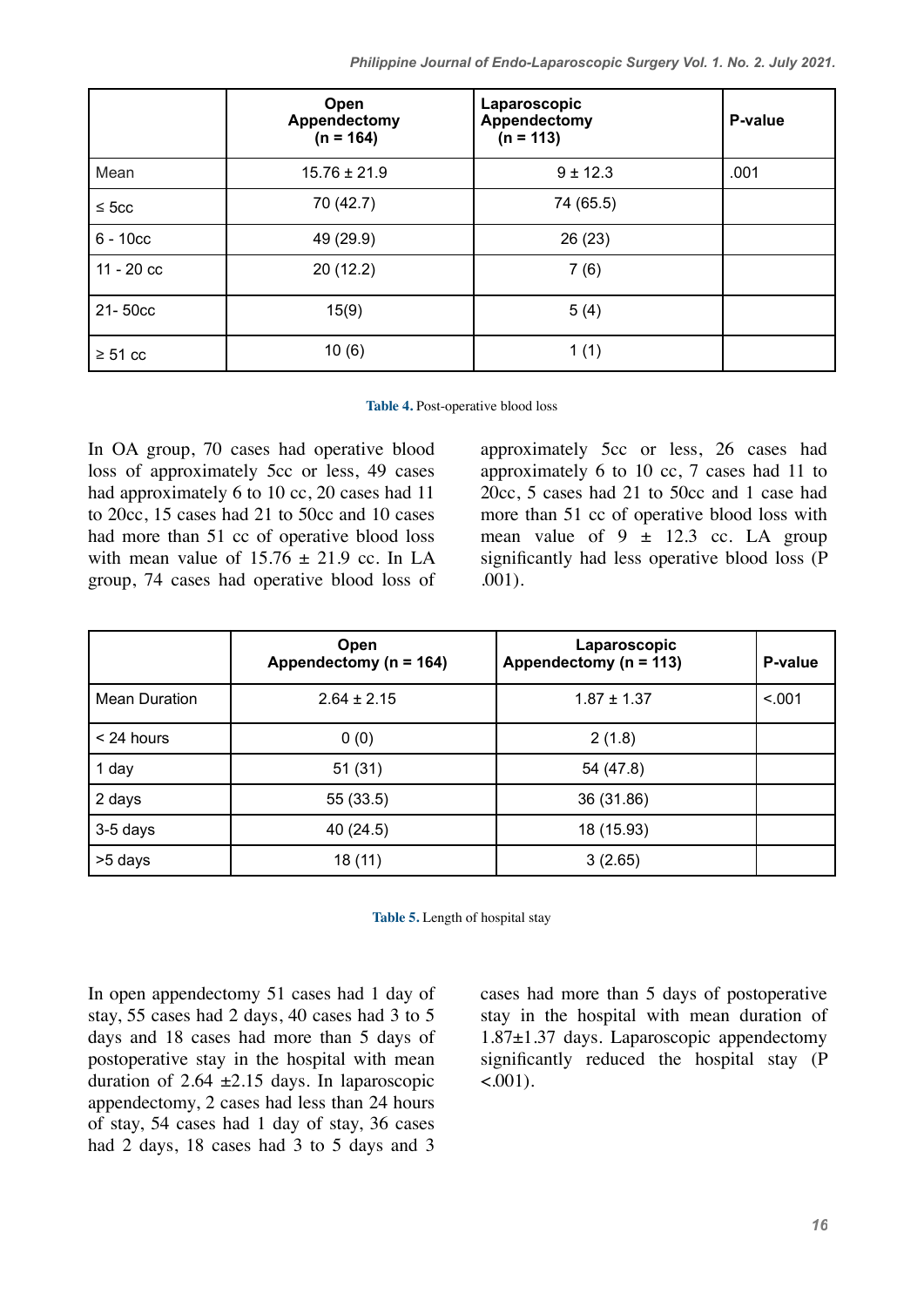*Philippine Journal of Endo-Laparoscopic Surgery Vol. 1. No. 2. July 2021.*

|                              | Appendectomy<br><b>Open</b><br>$(n = 164)$ | <b>Laparoscopic Appendectomy</b><br>$(n = 113)$ | P-value |
|------------------------------|--------------------------------------------|-------------------------------------------------|---------|
| Time before flatus<br>(days) | $0.71 \pm 0.95$                            | $0.345 \pm 0.68$                                | < 0.01  |
| $<$ 24 hours                 | 88 (53.66)                                 | 94 (83.2)                                       |         |
| >24 hours                    | 48 (29.27)                                 | 16 (14.2)                                       |         |
| 48 hours                     | 20(12.2)                                   | 2(2)                                            |         |
| > 72 hours                   | 5(0.3)                                     | 1(1)                                            |         |
| $> 96$ hours                 | 3(0.2)                                     | 0(0)                                            |         |

#### **Table 6.** Time before flatus

In open appendectomy, 88 cases had flatus within 24 hours of the surgery, 48 cases within 24 to 48 hours, 20 cases within 48 to 72 hours, 5 cases within 72 to 96 hours and 3 cases had flatus after 4 postoperative days with mean of  $0.71\pm0.95$  day. In lap appendectomy, 94 cases had flatus within 24 hours of the surgery, 16 cases within 24 to 48 hours, 2 cases within 48 to 72 hours, 1 case within 72 to 96 hours and no case had flatus after 4 postoperative days with mean of 0.345±0.68 day. Laparoscopic appendectomy significantly reduced time before flatus (P  $<.001$ ).

|                                   | <b>Open Appendectomy</b><br>$(n = 164)$ | <b>Laparoscopic Appendectomy</b><br>$(n = 113)$ | P-value |
|-----------------------------------|-----------------------------------------|-------------------------------------------------|---------|
|                                   | 34(20.7)                                | 11(9.7)                                         | 0.01    |
| Vomiting                          | 13                                      | 1                                               | .008    |
| Postoperative Fever               | 3                                       | $\overline{2}$                                  | 0.56    |
| Postoperative<br>Paralytic Ileus  | 8                                       | 1                                               | .065    |
| <b>Surgical Site Infection</b>    | 1                                       | 2                                               | 0.56    |
| <b>Wound Dehiscence</b>           | 1                                       | 0                                               |         |
| Intraabdominal<br>Abscess         | 0                                       | 1                                               | 0.40    |
| Intraabdominal<br><b>Bleeding</b> | $\mathbf 0$                             | 0                                               | 1       |
| <b>Others</b>                     | 6                                       | 1                                               | 0.24    |
| Death                             | 1                                       | 0                                               | 1       |
| Surgical reintervention           | 1                                       | 3                                               | 0.30    |
| Readmission                       | 1                                       | 3                                               | 0.30    |

**Table 7.** Post-operative complications

A greater overall incidence of complications is observed in OA than in LA. A total of 33 (20.7%) complications occurred in the OA group, while 11 (9.7%) complications occurred in the LA group, as summarized in Table 7. The difference is statistically significant with P value of 0.01. We did not observe a significant difference between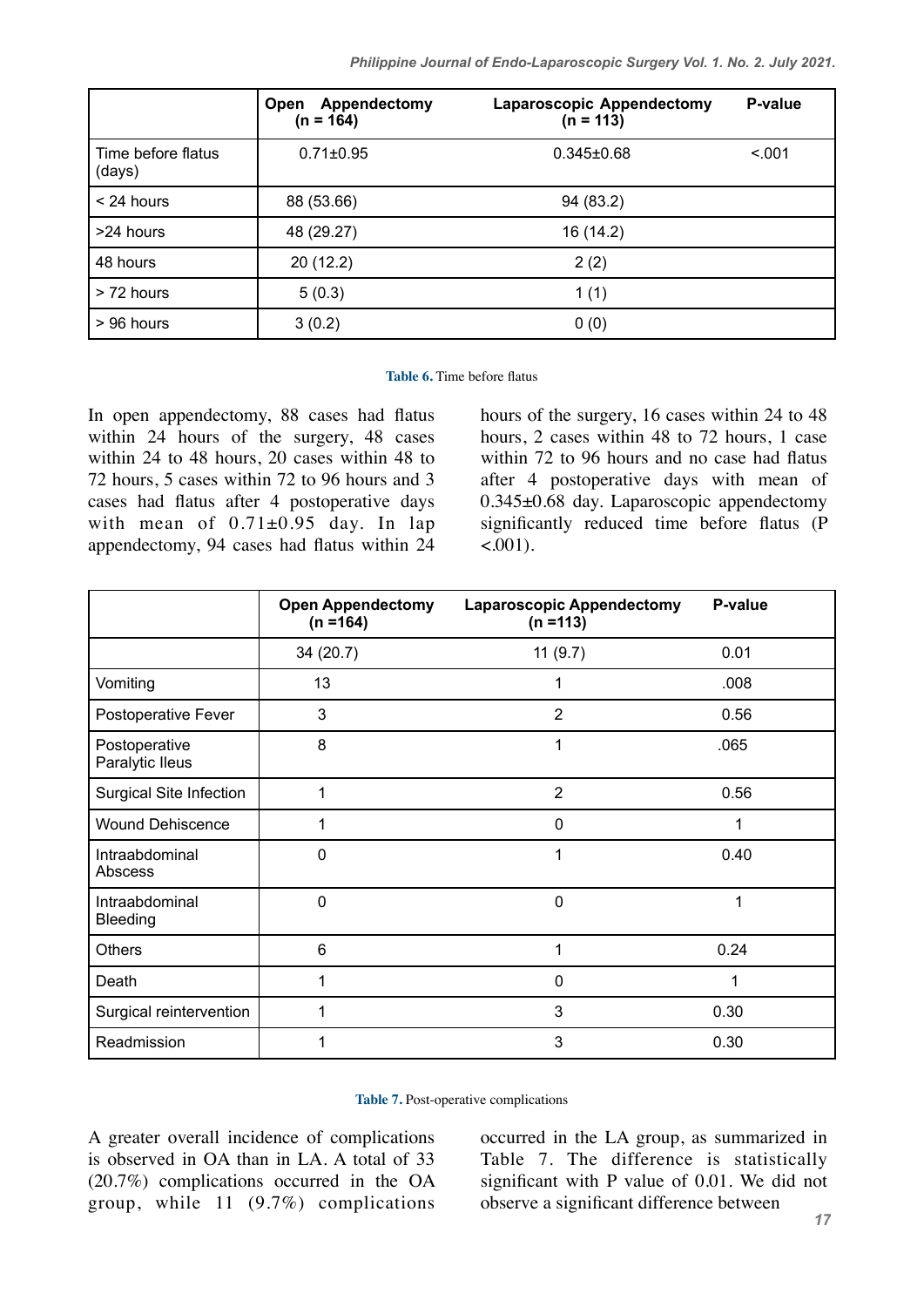groups in terms of postoperative fever, postoperative ileus, surgical site infection, intrabdominal abscess and hemoperitoneum. Difference in postoperative vomiting is significant  $(P$  .008). One surgical reintervention for OA group was due to

wound dehiscence. Three surgical interventions for the LA group were accounted for repair of umbilical hernia, wound debridement for surgical site infection and drainage of intraabdominal abscess. One patient with SSI was managed conservatively.

|     |                  | B        | Sig. | Exp(B) | Lower | Upper |
|-----|------------------|----------|------|--------|-------|-------|
| (a) | TypeofSurgery(1) | .136     | .797 | 1.145  | .407  | 3.223 |
|     | Age              | .053     | .003 | 1.055  | 1.018 | 1.093 |
|     | Gender(1)        | .471     | .375 | 1.601  | .566  | 4.528 |
|     | Co-morbidity(1)  | .317     | .579 | 1.374  | .448  | 4.214 |
|     | Constant         | $-5.426$ | .000 | .004   |       |       |

At 95% C.I. for EXP (B)

a. Variable(s) entered on step 1: type of surgery, age, gender, co-morbidity



The data in table 8 shows that factors concerning the type of surgery, gender and presence of comorbidity do not have statistically significant effect on the presence of postoperative complications, however, the age does have significant effect. For every 1 year increase in age, there is 6% probability of postoperative complications.

Analysis of hospital costs are presented in Table 3. The open appendectomy group has a mean cost of Php109191.81  $\pm$  2.11 while the laparoscopic appendectomy group has a mean cost of Php151664.19  $\pm$  3.07 which includes the costs accumulated due to eoperations caused by debridement of surgical site infections and repair of umbilical hernia. The difference in costs was statistically significant with p value  $< .001$ .

### **DISCUSSION**

The development of minimally invasive techniques represents one of the most important advances in surgery during recent decades. Comparable results of laparoscopic appendectomy with open appendectomy and with increasing accessibility for laparoscopic instruments paved way for its use for both simple and complicated cases of acute appendicitis. Although the rate of laparoscopic appendectomy has been increasing, open appendectomy is still the conventional technique. Various studies have shown that laparoscopic appendectomy is safe, results in shorter hospital stay hence earlier return to routine activities and with less wound complications. These findings, however, are in conflict with other literatures. Their results show no significant difference in the outcome between the two procedures and even noted higher costs with the laparoscopic approach.

Notwithstanding the additional benefit described, favoring laparoscopic appendectomy still remains a matter of debate because of concerns of longer operative time,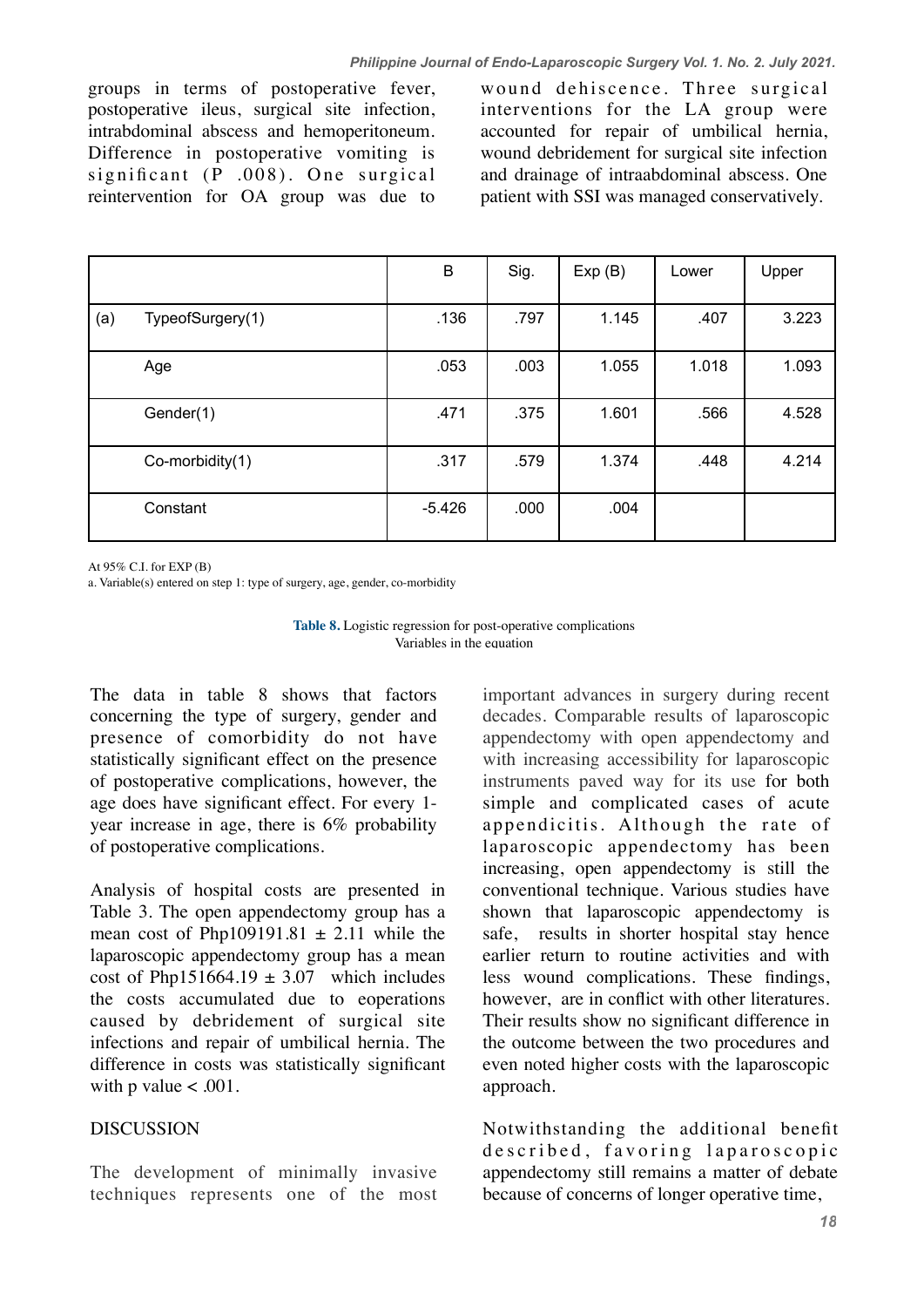higher rate of postoperative intraabdominal abscesses and higher costs compared to open appendectomy. The difference in operative time in this study is statistically insignificant due to the increasing experience of surgeons in the laparoscopic approach. There is statistically significant difference in terms of operative blood loss with higher volume in the open appendectomy group. The magnified view afforded by laparoscopy enhances the surgeon's view of the structures surrounding the specimen. With the help of laparoscopic instruments, surgeons could achieve precise dissection along appropriate planes.

Subjective assessment of postoperative pain was done with visual analogue scale and objectively with the tabulation of analgesic use. The amount of analgesics used, (oral and parenteral) by the patients were compared. Intravenous and oral analgesic uses were less in the laparoscopic than in the open group, showing a statistical significance difference (P  $\leq$ .001). This is at par with other studies (15-17) that reported less pain in the laparoscopic group. Smaller trocar incision, minimal tissue handling and lower peritoneal injury from pneumoperitoneum may be the reason for decreased postoperative pain perception in laparoscopic appendectomy.

Overall complication rates were 20.7 % and 9.7 % for open and laparoscopic group respectively, with no statistically significant difference in the dehiscence and wound infection rate . Antibiotics used in the perioperative period, however, were not mentioned which can play a role in surgical site infections. Surgical site infection was more prevalent in complicated appendicitis and can affect the recovery and quality of life of patients. No difference was observed in the intraoperative findings between the two groups as shown in Table 2. Previous studies show a lower rate of wound infection in laparoscopic group which can be due to placement of the appendix into an endobag before being removed from the abdominal cavity, lessening contact with the fascial surfaces hence decreased contamination. There is one case of intraabdominal abscess formation in the laparoscopic group and none in the open group. This finding is consistent with other studies which showed an increased risk of intraabdominal abscess after laparoscopic appendectomy (18- 20). Several hypotheses suggest insufficient learning curve, spread of bacteria in the peritoneal cavity during gas insufflation especially in case of ruptured appendix and copious irrigation and suctioning of the infected area in severe peritonitis that leads to contamination of the entire abdominal cavity which is inadequately aspirated after. However, in the study this finding was not statistically significant. There is one mortality case in the open appendectomy group which is due to septic shock. The low mortality rates reported in previous researches, 0.03 % and 0.05 % in open and laparoscopy groups, respectively indicate that appendectomy, especially in absence of complicated disease, is a safe procedure regardless of the technique used.

Presence of ileus, pain and wound infection impedes the mobility of the patient, in turn lengthening the hospital stay and increasing the overall cost. In the study, hospital stay was significantly shorter with concomitant earlier return of bowel movement in patients managed laparoscopically, leading to earlier discharge from hospital. Although the cost of laparoscopic appendectomy is higher than open appendectomy, the difference in total cost between the two procedures is decreased by shorter length of stay. The findings are in agreement with several studies that demonstrated a significantly shorter hospital stay for the laparoscopic approach (21-24).

## COST ANALYSIS

The higher cost of laparoscopic instruments represents an obstacle to its greater use. In a study by Moore et al., they have shown that laparoscopic appendectomy is of much benefit to the younger population and to the patients who lead a productive life. The laparoscopic approach contributes to the economic gain from the perspective of an earlier return to daily activities means earlier return to work. The cost analysis remains the most controversial issue concerning laparoscopic appendectomy because it relies entirely on the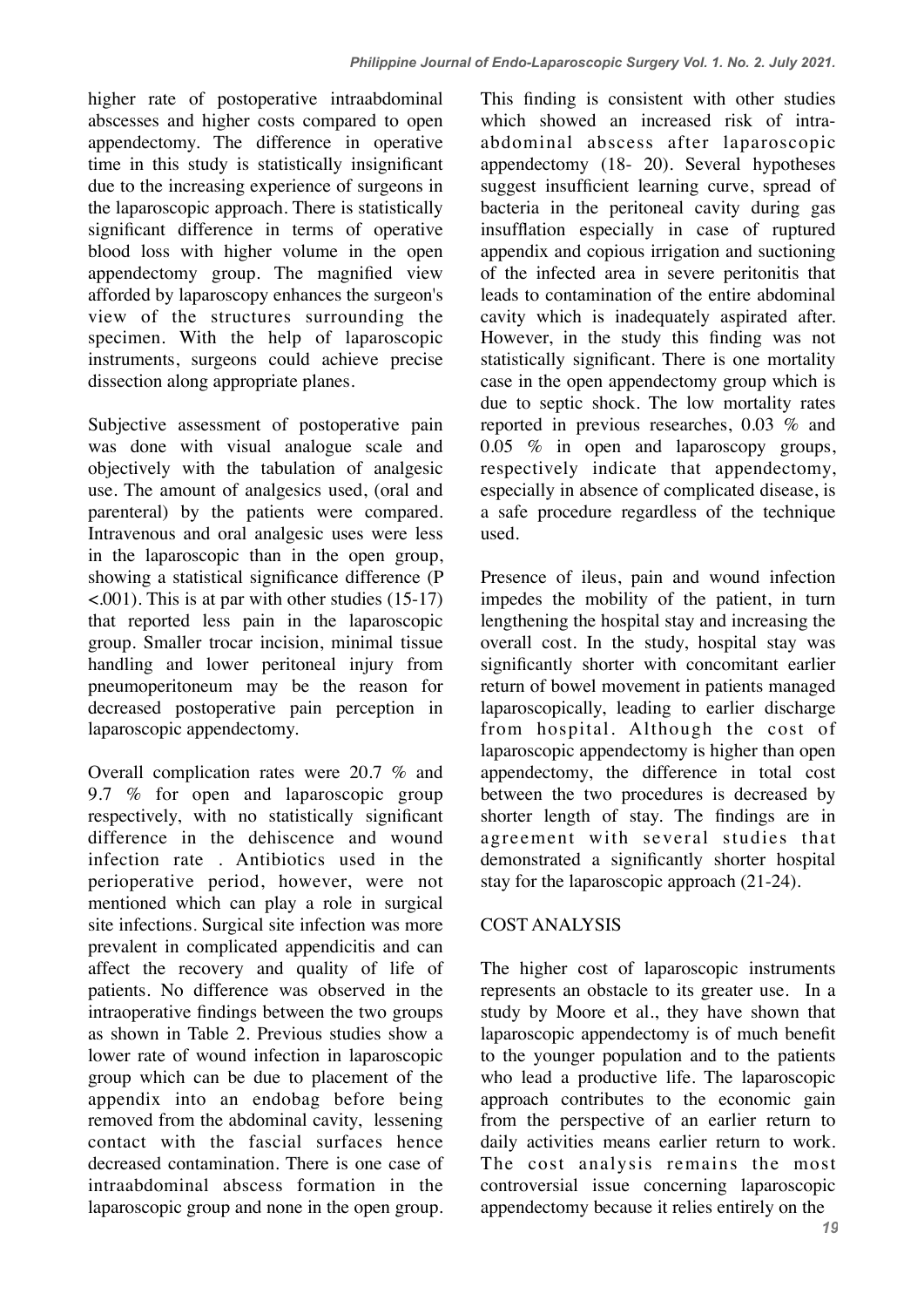health system of the country. Even though laparoscopic appendectomy has reduced length of hospital stay, it cannot offset the higher cost of laparoscopic instruments. As previous studies have shown, the cost generally still remains higher with the laparoscopic approach. On the basis of the current pricing system in the Philippines, the mean net cost, excluding the medications used, is by far less in the open appendectomy group than the laparoscopic appendectomy group. The mean hospital stay is already very low in both groups  $\left(\frac{3}{3} \text{ days}\right)$ , therefore, it is highly unlikely that a longer hospital stay in the open appendectomy group would outweigh the higher cost of laparoscopic appendectomy. Based from the current pricing, patients should stay in the hospital for at least another 13 days for that to happen. From this point of view, laparoscopic appendectomy remains an expensive procedure compared with the open approach in our current setting and this can primarily be attributed to the pricing system of the hospital.

### **CONCLUSIONS**

The advantage of the laparoscopic over open appendectomy include shorter hospital stays, decrease in postoperative analgesia, lower complication rates, against a slightly higher hospital cost. In a setting with adequate equipment surgical experience, laparoscopy could be considered safe and equally efficient compared to open and should be given as the initial procedure of choice for most cases. In addition to the clinical benefits described in several studies, the laparoscopic approach allows a full exploration of the peritoneal cavity thus representing an important diagnostic tool in case there is only suspicion of acute appendicitis. Several diseases like PID, endometriosis, ovarian cysts, ectopic pregnancy, cholecystitis, colonic perforation may mimic appendicitis. Since there is no unanimity yet to the best approach, both procedures are still being practiced actively leaving the choice to the preference of surgeon and patients. In the future, laparoscopic appendectomy could represent the standard treatment for patients with appendicitis and undiagnosed abdominal pain.

We acknowledge there are limitations in our study such as its retrospective nature. Despite absence of randomization of patients, there was good matching between the two study groups. Another limitation is the lack of evaluation of laparoscopic surgery in obese patients as body mass indexes were not noted. In a different study, the laparoscopic approach has been proposed as the preferred technique in obese and elderly patients (25). Early return to work or normal activity was not assessed due to its retrospective nature, hence another limitation. Early return to full activity is accepted as an obvious advantage of laparoscopic appendectomy which was supported by a largescale metanalyses conducted by the Cochrane group review. We could only emphasize on immediate and primary outcomes and could not measure the long-term complications such as obstruction and incisional hernias, and their effect on health care costs.

Taking our results into account with that of the current Philippine health care system, it is evident that laparoscopic appendectomy is still not cost-effective. Nonetheless, some other benefits may justify the cost. We suggest laparoscopic appendectomy in cases of equivocal diagnosis and, cosmesis is emphasized. Cases involving obese patients, young women with vague lower quadrant pain and patients with diabetes mellitu that increases the chances of wound infection are factors to consider laparoscopic appendectomy. This is where the procedure is advantageous regardless of a higher cost. We also consider alteration of the current cost system used in our health care system for better adaptation to the needs of our patients.

### ACKNOWLEDGEMENT

None

### DISCLOSURE

No conflict of interest. This manuscript has not been published previously and is not under consideration for publication elsewhere.